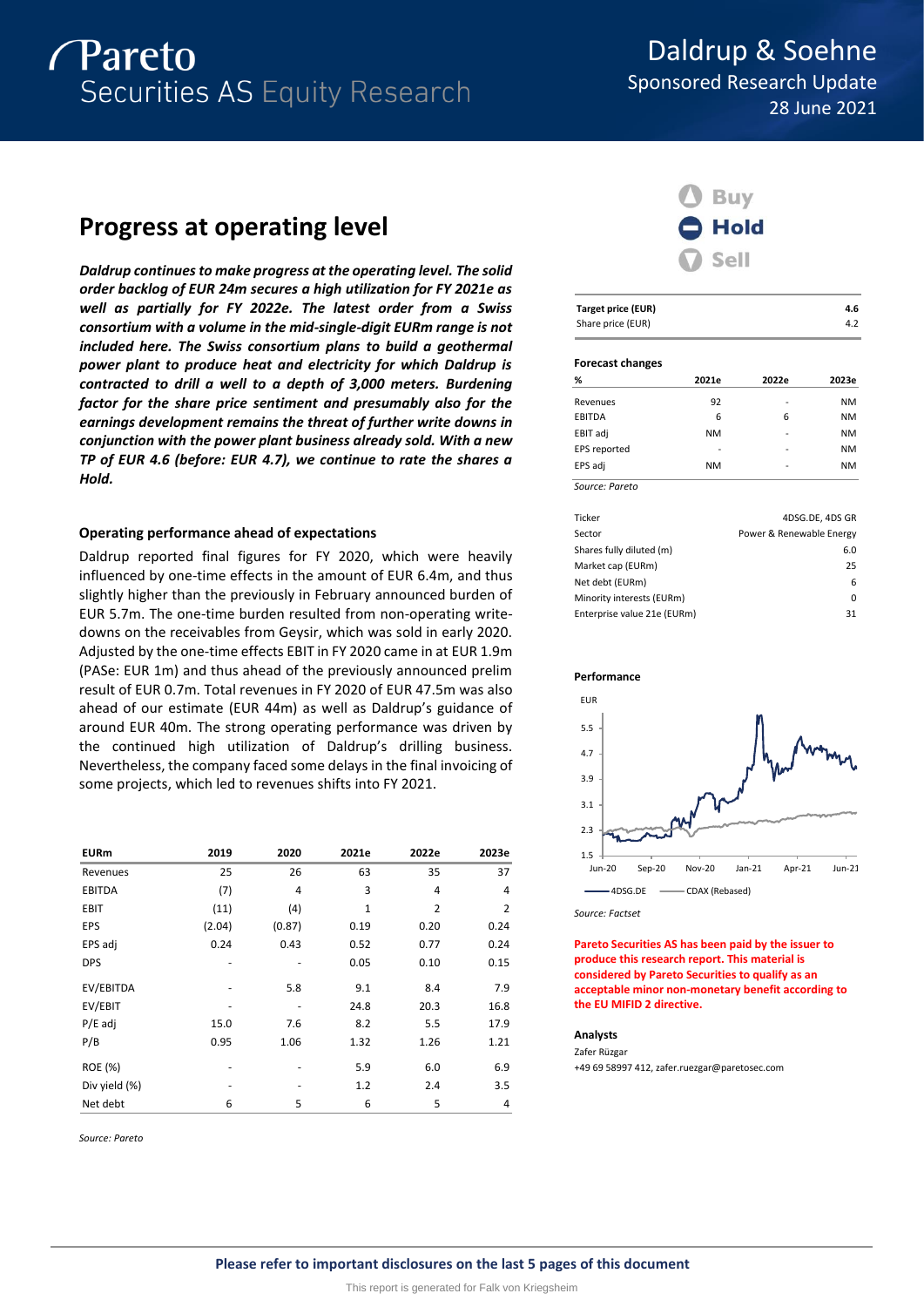# **FY 2021e guidance – no reason for us to change earnings estimates**

Daldrup guides group total revenues of around EUR 43m (PASe: 45.5m) and an EBIT margin (of total income) in the range of 2-4% (PASe: 2.8%). The mid-point of the guidance range implies an EBIT of EUR 1.3m, which is in-line with our estimate of EUR 1.3m.

As a result of a postponement from FY 2020 and the final invoicing of some major projects, sales in FY 2021e may be significantly higher than previously expected. However, the corresponding impact on earnings is likely to be rather limited. Due to timing effects in the project business, the revenue development can be subject to strong fluctuations. Therefore, the total output, which does not reflect these fluctuations, is the more appropriate KPI. In addition, according to the management, the effects on earnings are already taken into account in the total output for increasing number of "day-rate" orders.

# **DCF model**

|                                  |        |                | <b>Phase I</b> |        |                       |                                                             |         | <b>Phase II</b> |                     |                    | <b>Phase III</b> |
|----------------------------------|--------|----------------|----------------|--------|-----------------------|-------------------------------------------------------------|---------|-----------------|---------------------|--------------------|------------------|
| <b>EUR</b> m                     |        |                |                |        |                       | 2021e 2022e 2023e 2024e 2025e 2026e 2027e 2028e 2029e 2030e |         |                 |                     |                    |                  |
| <b>Revenues</b>                  | 63     | 35             | 37             | 40     | 42                    | 44                                                          | 46      | 48              | 50                  | 52                 |                  |
| growth rate                      | 138.7% | $-44.2%$       | 7.0%           | 6.8%   | 5.5%                  | 5.2%                                                        | 4.8%    | 4.5%            | 4.2%                | 3.5%               |                  |
| <b>EBIT</b>                      | 1.3    | 1.5            | 1.8            | 2.1    | 2.3                   | 2.5                                                         | 2.7     | 2.8             | 3.0                 | 3.1                |                  |
| EBIT margin                      | 2.0%   | 4.3%           | 4.7%           | 5.2%   | 5.6%                  | 5.7%                                                        | 5.7%    | 5.8%            | 5.9%                | 6.0%               |                  |
| Tax                              | -0.1   | $-0.2$         | $-0.3$         | $-0.4$ | $-0.5$                | $-0.6$                                                      | $-0.6$  | $-0.7$          | $-0.8$              | $-0.9$             |                  |
| Tax rate                         | 5%     | 15%            | 15%            | 20%    | 20%                   | 22%                                                         | 24%     | 26%             | 26%                 | 28%                |                  |
| Depr. & Amort.                   | 2.2    | 2.1            | 2.0            | 2.0    | 1.9                   | 1.6                                                         | 1.5     | 1.5             | 1.5                 | 1.5                |                  |
| % of sales                       | 3.5%   | 6.0%           | 5.4%           | 4.9%   | 4.5%                  | 3.7%                                                        | 3.3%    | 3.1%            | 3.0%                | 2.9%               |                  |
| Capex                            | $-1.0$ | $-1.0$         | $-1.1$         | $-1.2$ | $-1.3$                | $-1.3$                                                      | $-1.4$  | $-1.5$          | $-1.5$              | $-1.6$             |                  |
| % of sales                       | 1.6%   | 3.0%           | 3.0%           | 3.0%   | 3.0%                  | 3.0%                                                        | 3.0%    | 3.0%            | 3.0%                | 3.0%               |                  |
| Change in WC & P                 | $-2.9$ | $-0.2$         | $-0.2$         | $-0.2$ | $-0.2$                | $-0.2$                                                      | $-0.2$  | $-0.2$          | $-0.3$              | $-0.3$             |                  |
| % of sales                       | 4.7%   | 0.7%           | 0.6%           | 0.6%   | 0.5%                  | 0.5%                                                        | 0.5%    | 0.5%            | 0.5%                | 0.5%               |                  |
| <b>Free Cash Flow</b>            | -0.5   | 2.1            | 2.2            | 2.2    | 2.3                   | 2.1                                                         | 1.9     | 1.9             | 2.0                 | 2.0                | 38.4             |
| growth rate                      | nm     | nm             | 2.2%           | 0.8%   | 6.6%                  | $-11.3%$                                                    | $-5.6%$ | $-2.1%$         | 2.9%                | 0.3%               | 2.0%             |
| <b>Present Value FCF</b>         | $-0.5$ | 1.9            | 1.8            | 1.7    | 1.7                   | 1.4                                                         | 1.2     | 1.1             | 1.1                 | 1.0                | 19.8             |
| PV Phase I                       |        | $\overline{7}$ |                |        | <b>Risk free rate</b> |                                                             | 3.00%   |                 |                     | Targ. equity ratio | 70%              |
| PV Phase II                      |        | 6              |                |        | <b>Premium Equity</b> |                                                             | 5.00%   |                 | <b>Beta</b>         |                    | 1.2              |
| <b>PV Phase III</b>              |        | 20             |                |        | <b>Premium Debt</b>   |                                                             | 2.00%   |                 | <b>WACC</b>         |                    | 7.21%            |
| <b>Enterprise value</b>          |        | 32             |                |        | Sensitivity           |                                                             |         |                 | Growth in phase III |                    |                  |
| - Net Debt (Cash)                |        | 5              |                |        |                       |                                                             | 1.0%    | 1.5%            | 2.0%                | 2.5%               | 3.0%             |
|                                  |        |                |                |        |                       |                                                             |         |                 |                     |                    |                  |
| - Pension Provisions             |        | 0              |                |        |                       | 6.5%                                                        | 4.7     | 5.0             | 5.5                 | 6.0                | 6.7              |
| - Minorities & Peripherals       |        | 0              |                |        |                       | 6.8%                                                        | 4.3     | 4.6             | 5.0                 | 5.4                | 6.0              |
| + MV of financial assets         |        |                |                |        | <b>WACC</b>           | 7.2%                                                        | 4.0     | 4.3             | 4.6                 | 5.0                | 5.4              |
| - Paid-out dividends for last FY |        | $\mathbf 0$    |                |        |                       | 7.6%                                                        | 3.8     | 4.0             | 4.3                 | 4.6                | 4.9              |
| + Other EV items (power plants)  |        | 0              |                |        |                       | 7.9%                                                        | 3.5     | 3.7             | 4.0                 | 4.2                | 4.5              |
| <b>Equity value</b>              |        | 28             |                |        |                       |                                                             |         |                 |                     |                    |                  |
| Number of shares                 |        | 6.0            |                |        |                       |                                                             |         |                 |                     |                    |                  |
| Value per share $(\epsilon)$     |        | 4.60           |                |        |                       |                                                             |         |                 |                     |                    |                  |
| Current Price (€)                |        | 4.24           |                |        |                       |                                                             |         |                 |                     |                    |                  |
| Upside                           |        | 9%             |                |        |                       |                                                             |         |                 |                     |                    |                  |

*Source: Pareto Securities Research*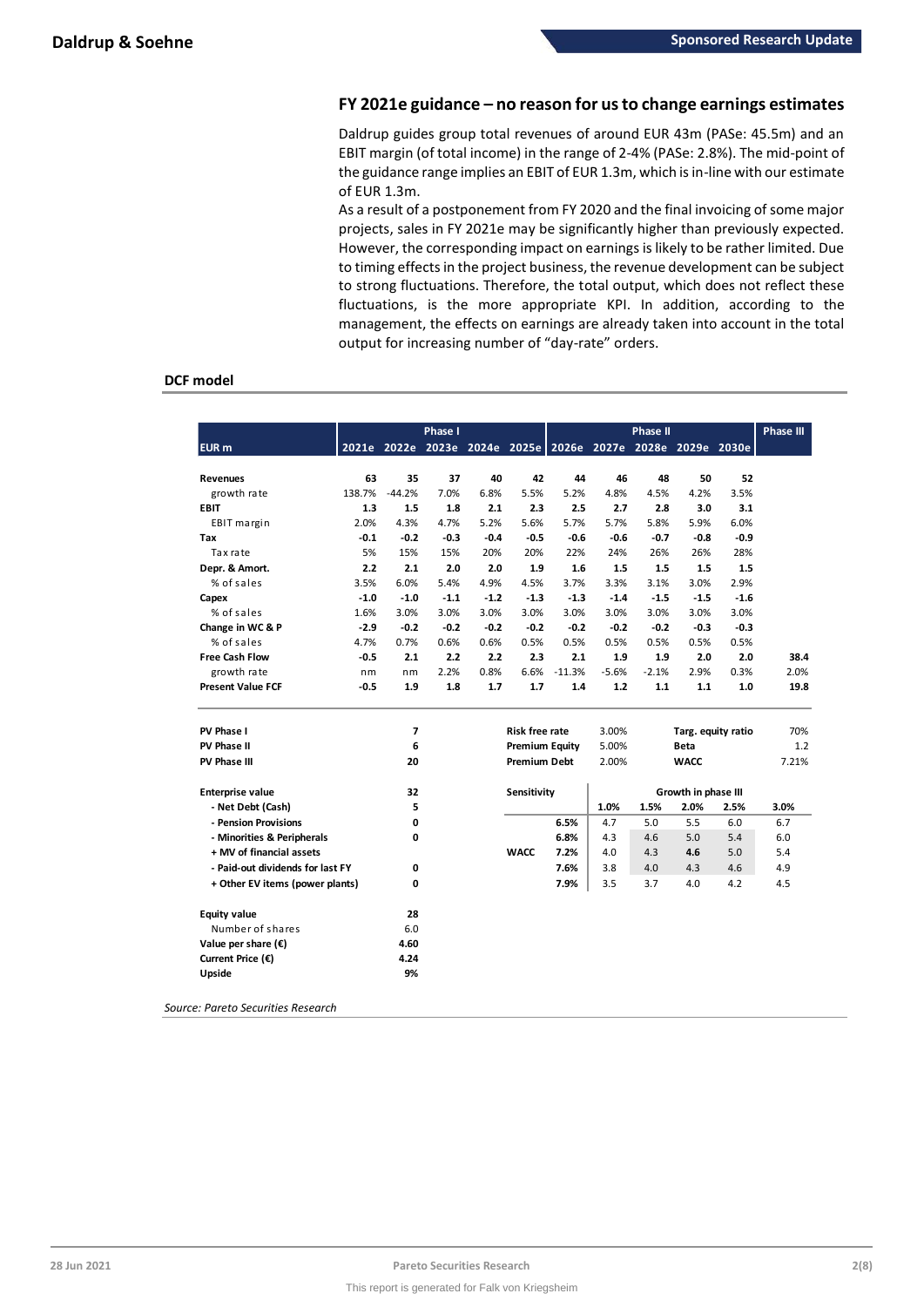# **Daldrup & Soehne Sponsored Research Update Sponsored Research Update**

| PROFIT & LOSS (fiscal year) (EURm)             | 2016                     | 2017                     | 2018                     | 2019                     | 2020                     | 2021e   | 2022e          | 2023e          |
|------------------------------------------------|--------------------------|--------------------------|--------------------------|--------------------------|--------------------------|---------|----------------|----------------|
| <b>Revenues</b>                                | 31                       | 25                       | 39                       | 25                       | 26                       | 63      | 35             | 37             |
| <b>EBITDA</b>                                  | 4                        | 5                        | (12)                     | (7)                      | 4                        | 3       | 4              | 4              |
| Depreciation & amortisation                    | (4)                      | (4)                      | (4)                      | (4)                      | (9)                      | (2)     | (2)            | (2)            |
| <b>EBIT</b>                                    | $\mathbf{1}$             | 1                        | (16)                     | (11)                     | (4)                      | 1       | $\mathbf{2}$   | $\overline{2}$ |
| Net interest                                   | (1)                      | (1)                      | (2)                      | (2)                      | (1)                      | (0)     | (0)            | (0)            |
| Other financial items                          |                          | $\sim$                   | ÷,                       | $\overline{\phantom{a}}$ | $\blacksquare$           |         |                |                |
| <b>Profit before taxes</b>                     | (0)                      | 0                        | (18)                     | (12)                     | (5)                      | 1       | $\mathbf{1}$   | 2              |
| Taxes                                          | (0)                      | 0                        | (0)                      | 0                        | (0)                      | (0)     | (0)            | (0)            |
| Minority interest                              | 0                        | 0                        | (1)                      | (0)                      | 0                        |         | $\overline{a}$ |                |
| Net profit                                     | 0                        | (0)                      | (17)                     | (12)                     | (5)                      | 1       | $\mathbf{1}$   | $\mathbf{1}$   |
| EPS reported                                   | 0.07                     | (0.02)                   | (2.91)                   | (2.04)                   | (0.87)                   | 0.19    | 0.20           | 0.24           |
| <b>EPS adjusted</b>                            | 0.07                     | 0.04                     | (0.02)                   | 0.24                     | 0.43                     | 0.52    | 0.77           | 0.24           |
| <b>DPS</b>                                     |                          |                          |                          |                          |                          | 0.05    | 0.10           | 0.15           |
|                                                |                          |                          |                          |                          |                          |         |                |                |
| <b>BALANCE SHEET (EURm)</b>                    | 2016                     | 2017                     | 2018                     | 2019                     | 2020                     | 2021e   | 2022e          | 2023e          |
| Tangible non current assets                    | 25                       | 36                       | 113                      | 10                       | 8                        | 7       | 6              | 5              |
| Other non-current assets                       | 23                       | 23                       | 3                        | 0                        | 0                        | 0       | 0              | 0              |
| Other current assets                           | 43                       | 42                       | 24                       | 34                       | 27                       | 32      | 33             | 34             |
| Cash & equivalents                             | $\mathbf{1}$             | $\mathbf{1}$             | 2                        | 3                        | 3                        | 2       | 3              | 3              |
| <b>Total assets</b>                            | 91                       | 102                      | 142                      | 46                       | 38                       | 41      | 42             | 43             |
| Total equity                                   | 46                       | 46                       | 55                       | 23                       | 18                       | 19      | 20             | 21             |
| Interest-bearing non-current debt              | 9                        | $\overline{\phantom{a}}$ | ٠                        | 9                        | 8                        | 8       | 8              | 8              |
| Interest-bearing current debt                  |                          | $\overline{\phantom{a}}$ | $\overline{\phantom{a}}$ | $\overline{\phantom{a}}$ | $\overline{\phantom{a}}$ |         |                |                |
| Other Debt                                     | 37                       | 56                       | 87                       | 14                       | 13                       | 14      | 14             | 14             |
| <b>Total liabilites &amp; equity</b>           | 91                       | 102                      | 142                      | 46                       | 38                       | 41      | 42             | 43             |
| <b>CASH FLOW (EURm)</b>                        | 2016                     | 2017                     | 2018                     | 2019                     | 2020                     | 2021e   | 2022e          | 2023e          |
| Cash earnings                                  | 3                        | $\overline{7}$           | 50                       | 6                        | 2                        | (3)     | $\overline{2}$ | 2              |
| Change in working capital                      | 0                        | 3                        | (15)                     | (2)                      | (0)                      | 3       | 0              | 0              |
| Cash flow from investments                     | (1)                      | (15)                     | (31)                     | (0)                      | $\mathbf{1}$             | (1)     | (1)            | (1)            |
| Cash flow from financing                       | (3)                      | 6                        | (4)                      | (2)                      | (1)                      |         | (0)            | (1)            |
| Net cash flow                                  | (2)                      | (5)                      | 12                       | 0                        | 0                        | (1)     | $\mathbf{1}$   | 1              |
|                                                |                          |                          |                          |                          |                          |         |                |                |
| <b>CAPITALIZATION &amp; VALUATION (EURm)</b>   | 2016                     | 2017                     | 2018                     | 2019                     | 2020                     | 2021e   | 2022e          | 2023e          |
| Share price (EUR end)                          | 7.8                      | 11.8                     | 8.0                      | 3.68                     | 3.23                     | 4.24    | 4.24           | 4.24           |
| Number of shares end period                    | 5                        | 5                        | 6                        | 6                        | 6                        | 6       | 6              | 6              |
| Net interest bearing debt                      | 8                        | 13                       | 9                        | 6                        | 5                        | 6       | 5              | 4              |
| <b>Enterprise value</b>                        | 50                       | 77                       | 76                       | 28                       | 24                       | 31      | 30             | 30             |
| EV/Sales                                       | $1.6\,$                  | $3.1\,$                  | 1.9                      | $1.1\,$                  | 0.9                      | 0.5     | 0.9            | $0.8\,$        |
| EV/EBITDA                                      | 12.0                     | 16.3                     |                          |                          | 5.8                      | 9.1     | 8.4            | 7.9            |
| EV/EBIT                                        | 57.7                     | 67.8                     | ÷,                       | $\overline{\phantom{a}}$ | $\overline{\phantom{a}}$ | 24.8    | 20.3           | 16.8           |
| P/E reported                                   | $\overline{\phantom{a}}$ | $\blacksquare$           |                          | $\overline{\phantom{a}}$ | $\overline{\phantom{a}}$ | 22.9    | 21.3           | 17.9           |
| P/E adjusted                                   | $\blacksquare$           | $\blacksquare$           | $\blacksquare$           | 15.0                     | 7.6                      | 8.2     | $5.5\,$        | 17.9           |
| P/B                                            | 0.9                      | 1.4                      | $1.3\,$                  | 0.9                      | 1.1                      | 1.3     | 1.3            | $1.2\,$        |
| <b>FINANCIAL ANALYSIS &amp; CREDIT METRICS</b> | 2016                     | 2017                     | 2018                     | 2019                     | 2020                     | 2021e   | 2022e          | 2023e          |
| ROE adjusted (%)                               | 0.8                      | $0.5\,$                  | $\overline{\phantom{a}}$ | 3.8                      | 12.3                     | 16.5    | 23.5           | 6.9            |
| Dividend yield (%)                             |                          |                          |                          |                          |                          | $1.2\,$ | 2.4            | 3.5            |
| EBITDA margin (%)                              | 13.4                     | 19.2                     |                          | $\overline{a}$           | 15.9                     | $5.6$   | 10.3           | 10.1           |
| EBIT margin (%)                                | $2.8\,$                  | $4.6\,$                  | $\overline{\phantom{m}}$ | $\overline{\phantom{a}}$ | $\frac{1}{2}$            | $2.0\,$ | 4.3            | 4.7            |
|                                                |                          |                          |                          |                          |                          |         |                |                |
| NIBD/EBITDA                                    | 1.88                     | 2.75                     | (0.69)                   | (0.85)                   | 1.13                     | 1.74    | 1.40           | 1.13           |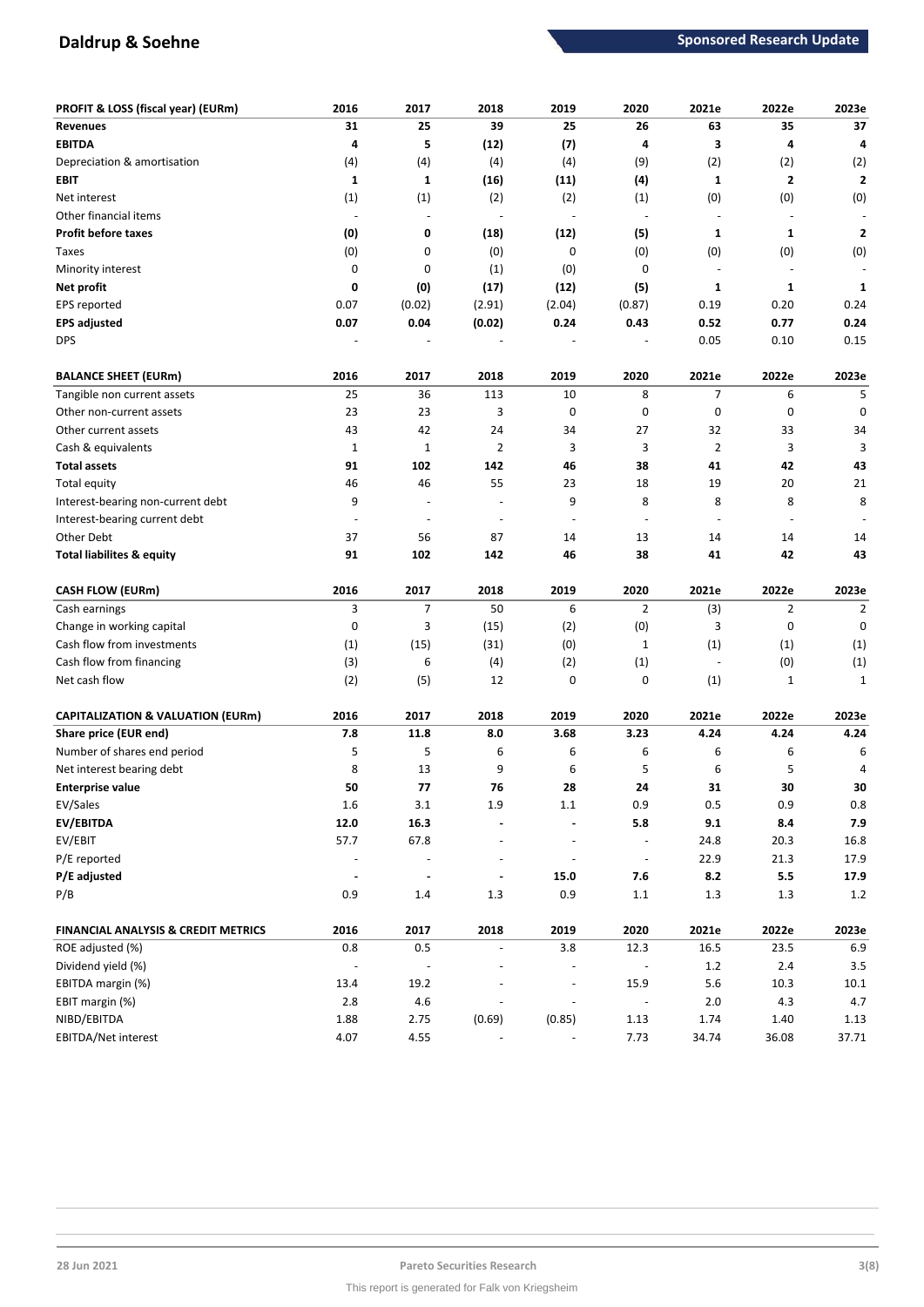### **Disclaimer and legal disclosures**

#### **Origin of the publication or report**

This publication or report originates from Pareto Securities AS, reg. no. 956 632 374 (Norway), Pareto Securities AS, Frankfu rt branch, reg. no. DE 320 965 513 / HR B 109177 (Germany) or Pareto Securities AB. reg. no. 556206-8956 (Sweden) (together the Group Companies or the "Pareto Securities Group") acting through their common unit Pareto Securities Research. The Group Companies are supervised by the Financial Supervisory Authority of their respective home countries.

#### **Content of the publication or report**

This publication or report has been prepared solely by Pareto Securities Research.

Opinions or suggestions from Pareto Securities Research may deviate from recommendations or opinions presented by other departments or companies in the Pareto Securities Group. The reason may typically be the result of differing time horizons, methodologies, contexts or other factors.

#### **Sponsored research**

Please note that if this report is labelled as "sponsored research" on the front page, Pareto Securities has entered into an agreement with the company about the preparation of research reports and receives compensation from the company for this service. Sponsored research is prepared by the Research Department of Pareto Securities without any instruction rights by the company. Sponsored research is however commissioned for and paid by the company and such material is considered by Pareto Securities to qualify as an acceptable minor non-monetary benefit according to the EU MiFID II Directive.

#### **Basis and methods for assessment**

Opinions and price targets are based on one or more methods of valuation, for instance cash flow analysis, use of multiples, behavioral technical analyses of underlying market movements in combination with considerations of the market situation and the time horizon. Key assumptions of forecasts, price targets and projections in research cited or reproduced appear in the research material from the named sources. The date of publication appears from the research material cited or reproduced. Opinions and estimates may be updated in subsequent versions of the publication or report, provided in and social cited or repo that the relevant company/issuer is treated anew in such later versions of the publication or report.

Pareto Securities Research may provide credit research with more specific price targets based on different valuation methods, including the analysis of key credit ratios and other factors describing the securities creditworthiness, peer group analysis of securities with similar creditworthiness and different DCF-valuations. All descriptions of loan agreement structures and loan agreement features are obtained from sources which Pareto Securities Research believes to be reliable, but Pareto Securities Research does not represent or warrant their accuracy. Be aware that investors should go through the specific complete loan agreement before investing in any bonds and not base an investment decision based solely on information contained in this publication or report.

Pareto Securities Research has no fixed schedule for updating publications or reports.

Unless otherwise stated on the first page, the publication or report has not been reviewed by the issuer before dissemination. In instances where all or part of a report is presented to the issuer prior to publication, the purpose is to ensure that facts are correct.

#### **Validity of the publication or report**

All opinions and estimates in this publication or report are, regardless of source, given in good faith and may only be valid as of the stated date of this publication or report and are subject to change without notice.

#### **No individual investment or tax advice**

The publication or report is intended only to provide general and preliminary information to investors and shall not be construed as the basis for any investment decision. This publication or report has been prepared by Pareto Securities Research as general information for private use of investors to whom the publication or report has been distributed, but it is not intended as a personal recommendation of partiɑɪlar financial instruments or strategies and thus it does not provide individually tailored investmen tadvice, and does not take into account the individual investor's particular<br>financial situation suitability of an investment as regards his/her financial and fiscal situation and investment objectives. The investor bears the risk of losses in connection with an investment.

Before acting on any information in this publication or report, we recommend consulting your financial advisor.

The information contained in this publication or report does not constitute advice on the tax consequences of making any particular investment decision. Each investor shall make his/her own appraisal of the tax and other financial merits of his/her investment.

#### **Sources**

This publication or report may be based on or contain information, such as opinions, recommendations, estimates, price targets and valuations which emanate from Pareto Securities Research' analysts or representatives, publicly available information, information from other units or companies in the Group Companies, or other named sources.

To the extent this publication or report is based on or contains information emanating from other sources "Other Sources") than Pareto Securities Research ("External Information"), Pareto Securities Research has deemed the Other Sources to be reliable but neither the companies in the Pareto Securities Group, others associated or affiliated with said companies nor any other person, guarantee the accuracy, adequacy or completeness of the External Information.

#### **Ratings**

| Equity ratings: | "Buy"  | Pareto Securities Research expects this financial instrument's total return to exceed 10% over the next 12 months                   |
|-----------------|--------|-------------------------------------------------------------------------------------------------------------------------------------|
|                 | "Hold" | Pareto Securities Research expects this financial instrument's total return to be between -10% and 10% over the next 12 months      |
|                 | "Sell" | Pareto Securities Research expects this financial instrument's total return to be negative by more than 10% over the next 12 months |

Analysts Certification<br>The research analyst(s) whose name(s) appear on research reports prepared by Pareto Securities Research certify that: (i) all of the views expressed in the research report accurately reflect their pe "Hold" Pareto Securities Research expects this financial instrument's total return to be between -10% and 10% over the next 12 months<br>"Sell" Pareto Securities Research expects this financial instrument's total return to be research analysts in research reports that are prepared by Pareto Securities Research.

The research analysts whose names appears on research reports prepared by Pareto Securities Research received compensation that is based upon various factors including Pareto Securities' total<br>revenues, a portion of which

#### **Limitation of liability**

Pareto Securities Group or other associated and affiliated companies assume no liablity as regards to any investment, divestment or retention decision taken by the investor on the basis of this<br>publication or report. In no resulting from the information in this publication or report.

Neither the information nor any opinion which may be expressed herein constitutes a soligitation by Pareto Securities Research of purchase or sale of any securities nor does it constitute a soligitation to any person in any jurisdiction where soligtation would be unlawful. All information contained in this research report has been compiled from sources believed to be reliable. However, no representation or warranty, express or implied, is made with respect to the completeness or accuracy of its contents, and it is not to be relied upon as authoritative.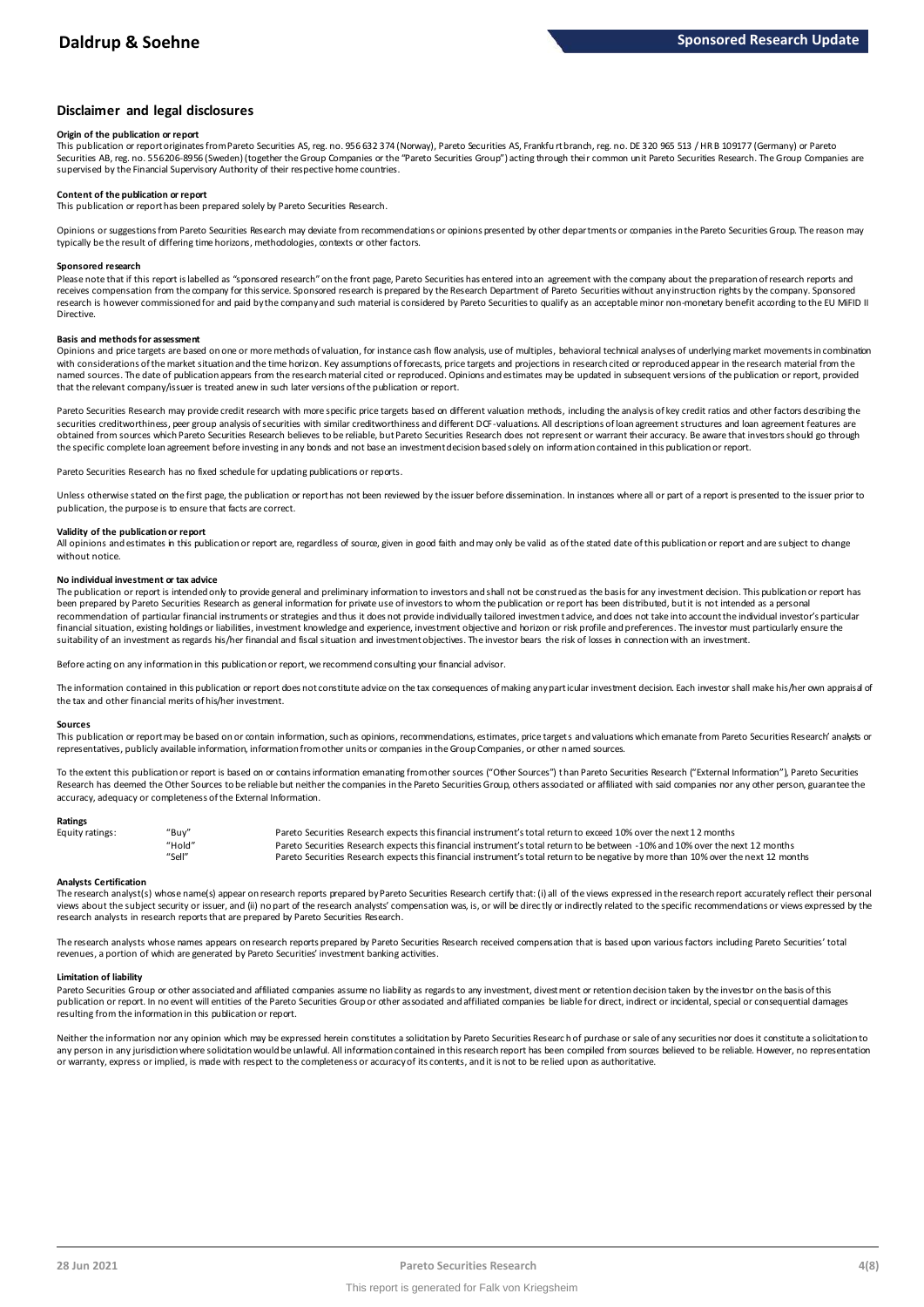#### **Risk information**

The risk of investing in certain financial instruments, including those mentioned in this document, is generally high, as their market value is exposed to a lot of different factors such as the operational and financial conditions of the relevant company, growth prospects, change in interest rates, the economic and political environment, foreign exchange rates, shifts in market sentiments etc. Where an investment metally propert the investor. Past performance is not a guide to future performance. Estimates of future performance are based on assumptions that may not be realized. When investing in individual shares, the investor may lose all or part of the investments.

#### **Conflicts of interest**

Companies in the Pareto Securities Group, affiliates or staff of companies in the Pareto Securities Group, may perform services for, solicit business from, make a market in, hold long or short positions in, or otherwise be interested in the investments (including derivatives) of any company mentioned in the publication or report.

In addition Pareto Securities Group, or affiliates, may from time to time have a broking, advisory or other relationship with a company which is the subject of or referred to in the relevant Research, including acting as that company's official or sponsoring broker and providing investment banking or other financial services. It is the policy of Pareto to seek to act as corporate adviser or broker to some of the<br>companies which a

To limit possible conflicts of interest and counter the abuse of inside knowledge, the analysts of Pareto Securities Research are subject to internal rules on sound ethical conduct, the management of inside<br>information, ha legislation and relevant industry standards. The object of the internal rules is for example to ensure that no analyst will abuse or cause others to abuse confidential information. It is the policy of Pareto Securities Research that no link exists between revenues from capital markets activities and individual analyst remuneration. The Group Companies are members of national stockbrokers' associations in each of the countries in which the Group Companies have their head offices. Internal rules have been developed in accordance with recommendations issued by the stockbrokers associations. This material has been prepared following the Pareto Securities Conflict of Interest Policy.

The guidelines in the policy indude rules and measures aimed at achieving a sufficient degree of independence between variou s departments, business areas and sub-business areas within the Pareto Securities Group in order to, as far as possible, avoid conflicts of interest from arising between such departments, business areas and sub-business areas as well as their customers. One purpose of such measures is to restrict the flow of information between certain business areas and sub-business areas within the Pareto Securities Group, where conflicts of interest may arise and to safeguard the impartialness of the employees. For example, the Investment Banking departments and certain other departments included in the Pareto Securities Group are surrounded by arrangements, so-called Chinese Walls, to restrict the flows of sensitive information from such departments. The internal guidelines also include, without limitation, rules aimed at securing the impartialness of, e.g., analysts working in the Pareto Securities Research departments, restrictions with regard to the remuneration paid to such analysts, requirements with respect to the independence of analysts from other departments within the Pareto Securities Group rules concerning contacts with covered companies and rules concerning personal account trading carried out by analysts.

#### **Distribution restriction**

The securities referred to in this publication or report may not be eligible for sale in some jurisdictions and persons into whose possession this document comes should inform themselves about and observe Pareto Securities Group rules concerning contacts with covered companies and rules concerning personal account trading carried out by analysts.<br>Distribution restriction<br>The securities referred to in this publication or rep Authority (FCA).

This research is only intended for and may only be distributed to institutional investors in the United States and U.S entities seeking more information about any of the issuers or securities discussed in this report should contact Pareto Securities Inc. at 150 East 52nd Street, New York, NY 10022, Tel. 212 829 4200.

Pareto Securities Inc. is a broker-dealer registered with the U.S. Securities and Exchange Commission and is a member of FINRA & SIPC. U.S. To the extent required by applicable U.S. laws and regulations, Pareto Securities Inc. accepts responsibility for the contents of this publication. Investment products provided by or through Pareto Securities Inc. or Pareto Securities Research are not FDIC insured, may lose value and are not guaranteed by Pareto Securities Inc. or Pareto Securities Research. Investing in non-U.S. securities may entail certain risks. This document does not constitute or form part of any offer for sale or subscription, nor shall it or any part of it form the basis of or be relied on in connection with any contract or commitment whatsoever. The securities of non-U.S. issuers may not be registered with or subject to SEC reporting and other requirements. The information available about non-U.S. companies may be limited, and non-U.S. companies are generally not subject to the same uniform auditing and reporting standards as U.S. companies. Market rules, conventions and practices may differ from U.S. markets, adding to transaction costs or causing delays in the purchase or sale of securities. Securities of some non-U.S. companies may not be as liquid as securities of comparable U.S. companies. Fluctuations in the values of national currencies, as well as the potential for governmental restrictions on currency movements, can significantly erode principal and investment returns.

Pareto Securities Research may have material conflicts of interest related to the production or distribution of this research report which, with regard to Pareto Securities Research, are disclosed herein.

#### **Distribution in Singapore**

Pareto Securities Pte Ltd holds a Capital Markets Services License is an exempt financial advisor under Financial Advisers Ac t, Chapter 110 ("FAA") of Singapore and a subsidiary of Pareto Securities AS.

This report is directed solely to persons who qualify as "accredited investors", "expert investors" and "institutional investors" as defined in section 4A(1) Securities and Futures Act, Chapter 289 ("SFA") o f Singapore. This report is intended for general circulation amongst such investors and does not take into account the specific investment objectives, financial situation or particular needs of any particular person. You should seek advice from a financial adviser regarding the suitability of any product referred to in this report, taking into account your specific financial objectives, financial situation or particular from, or in connection with this report.

needs before making a commitment to purchase any such product. Please contact Pareto Securities Pte Ltd, 16 Collyer Quay, #27-02 Income at Raffles, Singapore 049318, at +65 6408 9800 in matters arising<br>from, or in connecti **Additional provisions on Recommendations distributed in the Canada** ending and under the distances is it to be construed as an offer to sell or a solicitation of or an offer to buy any securities from, or in connection with this report.<br>Additional provisions on Recommendations distributed in the Canada<br>Canadian recipients of this research report are advised that this research report is not, and under no circumstanc representation to the contrary is an offence. Any securities described or discussed within this research report may only be distributed in Canada in accordance with applicable provincial and territorial<br>securities laws. An securities regulators and only by a dealer properly registered under applicable securities laws or, alternatively, pursuant to an exemption from the dealer registration requirement in the relevant province or territory of Canada in which such offer or sale is made. Under no circumstances is the information contained herein to be con strued as investment advice in any province or territory of Canada nor should it be construed as being tailored to the needs of the recipient. Canadian redpients are advised that Pareto Securities AS, its affiliates and its authorized agents are not responsible for, nor do they accept, any liability whatsoever for any direct or consequential loss arising from any use of this research report or the information contained herein.

#### **Distribution in United Kingdom**

This publication is issued for the benefit of persons who qualify as eligible counterparties or professional dients and should be made available only to such persons and is exempt from the restriction on financial promotion in s21 of the Financial Services and Markets Act 2000 in reliance on provision in the FPO.

#### **Copyright**

This publication or report may not be mechanically duplicated, photocopied or otherwise reproduced, in full or in part, under applicable copyright laws. Any infringement of Pareto Securities Research's copyright can be pursued legally whereby the infringer will be held liable for any and all losses and expenses incurred by the infringement.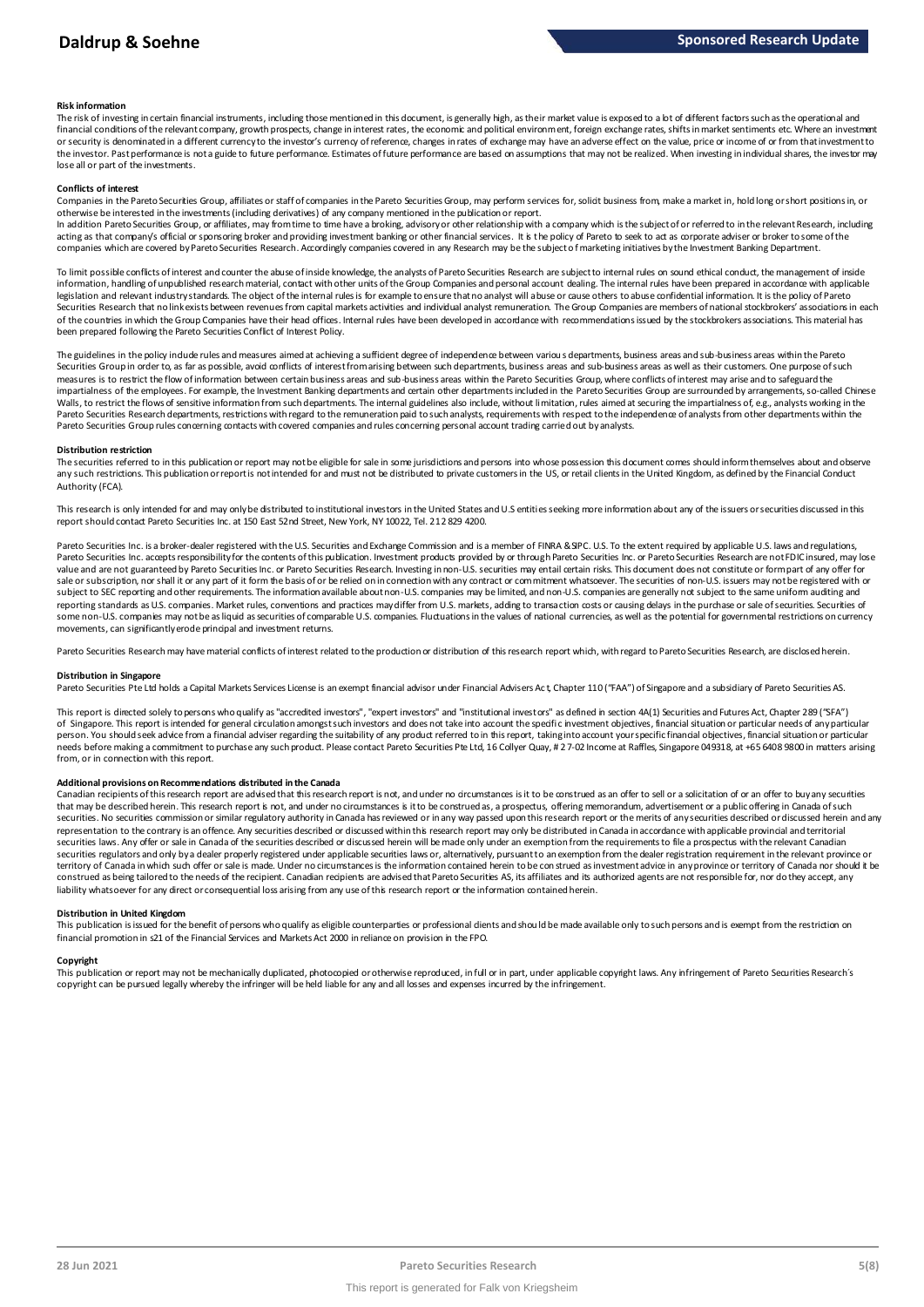#### **Appendix A**

#### Disclosure requirements in accordance with Commission Delegated Regulation (EU) 2016/958 and the FINRA Rule 2241

| Disclosure requirements in accordance with Commission Delegated Regulation (EU) 2016/958 and the FINRA Rule 2241 |                                       |        |                           |                             |       |                                                                                                                                                                                                            |
|------------------------------------------------------------------------------------------------------------------|---------------------------------------|--------|---------------------------|-----------------------------|-------|------------------------------------------------------------------------------------------------------------------------------------------------------------------------------------------------------------|
| any company where a recommendation has been produced or distributed by Pareto Securities AS.                     |                                       |        |                           |                             |       | The below list shows companies where Pareto Securities AS - together with affiliated companies and/or persons - owns a net long position of the shares exceeding 0,5% of the total issued share capital in |
| Companies                                                                                                        | No. of shares Holdings in % Companies |        |                           | No. of shares Holdings in % |       |                                                                                                                                                                                                            |
| ArcticZymes Technologies                                                                                         | 598,575                               | 1.24%  | SpareBank 1Ringerike Hadd | 100,000                     | 0.64% |                                                                                                                                                                                                            |
| Bonheur                                                                                                          | 241.145                               | 0.57%  | Sparebank 1SMN            | 1875.442                    | 1.44% |                                                                                                                                                                                                            |
| DOF                                                                                                              | 2.366.346                             | 0.75%  | Sparebank 1SR-Bank        | 1.850.014                   | 0.72% |                                                                                                                                                                                                            |
| Pareto Bank                                                                                                      | 16.235.830                            | 23.38% | SpareBank 1Østfold Akersl | 1.205.116                   | 9.73% |                                                                                                                                                                                                            |
| Quantafuel                                                                                                       | 1.119.887                             | 0.89%  | SpareBank 1Østlandet      | 3.825.292                   | 3.60% |                                                                                                                                                                                                            |
| Sandnes Sparebank                                                                                                | 126.013                               | 0.55%  | Sparebanken Møre          | 305,239                     | 3.09% |                                                                                                                                                                                                            |
| Selvaag Bolig                                                                                                    | 3,087,135                             | 3.29%  | Sparebanken Sør           | 433.744                     | 2.77% |                                                                                                                                                                                                            |
| SpareBank 1BV                                                                                                    | 1,771,308                             | 2.81%  | Sparebanken Vest          | 6.805.073                   | 6.34% |                                                                                                                                                                                                            |
| Sparebank 1Nord-Norge                                                                                            | 4.125.317                             | 4.11%  |                           |                             |       |                                                                                                                                                                                                            |

Pareto Securities AS may hold financial instruments in companies where a recommendation has been produced or distributed by Pareto Securities AS in connection with rendering investment services, including Market Making.

| naterial interest" means holdings exceeding a value of NOK 50000. |                     |           |                       |             |          |                             |             |           |
|-------------------------------------------------------------------|---------------------|-----------|-----------------------|-------------|----------|-----------------------------|-------------|-----------|
|                                                                   | Analyst             | Total     |                       | Analyst     | Total    |                             | Analyst     | Total     |
| Company                                                           | holdings*           | holdings  | Company               | holdings*   | holdings | Company                     | holdings*   | holdings  |
| AF Gruppen                                                        | $\mathsf{O}\xspace$ | 1,825     | Fjordkraft Holding    | $\mathsf 0$ | 12,855   | Panoro Energy               | 0           | 30,344    |
| Aker ASA                                                          | 500                 | 2,405     | <b>Flex LNG</b>       | $\mathbf 0$ | 3,532    | Pareto Bank                 | $\mathbf 0$ | 2,412,220 |
| Aker BP                                                           | $\mathbf 0$         | 23,471    | Frontline             | $\mathsf 0$ | 78,708   | Pexip Holding               | $\Omega$    | 62,433    |
| Aker Carbon Capture                                               | $\mathbf 0$         | 122,771   | Gjensidige Forsikring | $\mathbf 0$ | 7,723    | PGS                         | $\mathbf 0$ | 11,676    |
| Aker Offshore Wind                                                | 0                   | 168,028   | Golden Ocean Group    | 0           | 1,433    | Protector Forsikring        | 0           | 12,000    |
| Aker Solutions                                                    | $\mathbf 0$         | 3,678     | Grieg Seafood         | $\mathbf 0$ | 9,453    | Quantafuel                  | $\mathbf 0$ | 1,119,887 |
| American Shipping Co.                                             | $\mathbf 0$         | 13,300    | Hafnia Ltd.           | $\mathsf 0$ | 10,000   | <b>REC Silicon</b>          | 0           | 36,816    |
| Aprila Bank ASA                                                   | $\mathbf 0$         | 22,675    | Huddly                | $\mathbf 0$ | 988,324  | SalM ar                     | $\mathbf 0$ | 2,709     |
| Archer                                                            | 0                   | 30,170    | Hunter Group ASA      | $\mathsf 0$ | 308,500  | Sandnes Sparebank           | 0           | 126,013   |
| ArcticZymes Technologies                                          | $\Omega$            | 598,575   | HydrogenPro           | $\mathbf 0$ | 37,552   | Scatec                      | $\mathbf 0$ | 20,412    |
| Atlantic Sapphire                                                 | $\mathbf 0$         | 13,610    | Ice Fish Farm         | $\mathbf 0$ | 2,000    | Selvaag Bolig               | $\mathbf 0$ | 52,050    |
| Austevoll Seafood                                                 | $\mathbf 0$         | 29,235    | ice Group ASA         | $\mathbf 0$ | 200,000  | Skitude                     | $\mathbf 0$ | 12,695    |
| Avance Gas                                                        | $\Omega$            | 3,362     | Kalera                | $\mathbf 0$ | 53,027   | Sparebank 1 Nord-Norge      | $\mathbf 0$ | 3,350     |
| <b>B2Holding AS</b>                                               | $\mathbf 0$         | 14,075    | Kitron                | $\mathsf 0$ | 18,386   | Sparebank 1 SM N            | 0           | 12,740    |
| <b>BASF</b>                                                       | 270                 | 270       | Komplett Bank         | $\mathsf 0$ | 99,300   | Sparebank 1 SR-Bank         | $\mathbf 0$ | 8,505     |
| <b>Belships</b>                                                   | $\mathsf 0$         | 18,020    | Kongsberg Gruppen     | $\mathsf 0$ | 36,023   | SpareBank 1Østfold Akershus | 0           | 1,252     |
| Bonheur                                                           | $\mathbf 0$         | 32,275    | <b>KWS</b>            | 75          | 75       | SpareBank 1Østlandet        | $\mathbf 0$ | 8,621     |
| Borregaard ASA                                                    | $\mathsf{O}\xspace$ | 650       | Lerøy Seafood Group   | $\mathsf 0$ | 40,378   | Sparebanken Sør             | 0           | 16,435    |
| Bouvet                                                            | $\mathsf 0$         | 2,940     | M ercell              | $\mathsf 0$ | 23,038   | Sparebanken Vest            | $\mathbf 0$ | 16,735    |
| <b>BRAbank</b>                                                    | $\mathbf 0$         | 74,607    | Mowi                  | $\mathsf 0$ | 4,661    | Sparebanken Øst             | 0           | 1,500     |
| <b>BW Energy</b>                                                  | $\mathbf 0$         | 55,050    | M PC Container Ships  | $\mathbf 0$ | 33,987   | Stolt-Nielsen               | $\mathbf 0$ | 1,817     |
| <b>BW Offshore</b>                                                | $\mathbf 0$         | 16,076    | Nordic Semiconductor  | $\mathbf 0$ | 4,681    | Storebrand                  | $\mathbf 0$ | 25.178    |
| Cloudberry Clean Energy                                           | $\mathbf 0$         | 50,000    | Noreco                | 0           | 790      | Subsea 7                    | $\mathbf 0$ | 9,226     |
| <b>DNB</b>                                                        | $\mathbf 0$         | 45,055    | Norsk Hydro           | $\mathsf 0$ | 111,219  | Telenor                     | $\mathbf 0$ | 9,752     |
| <b>DNO</b>                                                        | $\mathbf 0$         | 151,978   | Norske Skog           | $\mathbf 0$ | 98,225   | Vow                         | $\mathbf 0$ | 8,681     |
| <b>DOF</b>                                                        | 0                   | 2,366,346 | <b>NTS</b>            | 0           | 2,272    | Wallenius Wilhemsen         | 0           | 56,050    |
| Elkem                                                             | $\mathbf 0$         | 35,426    | Ocean Yield           | $\mathbf 0$ | 104,370  | <b>XXL</b>                  | $\mathbf 0$ | 17,823    |
| Entra                                                             | $\Omega$            | 9,977     | OHT                   | 0           | 6,650    | Yara                        | 0           | 14,133    |
| Equinor                                                           | $\mathbf 0$         | 2,900     | Okeanis Eco Tankers   | $\mathbf 0$ | 22,000   | Zaptec                      | $\Omega$    | 4,000     |
| Europris                                                          | $\Omega$            | 11,414    | Orkla                 | $\mathbf 0$ | 20,540   |                             |             |           |
|                                                                   |                     |           |                       |             |          |                             |             |           |

This overview is updated monthly (last updated 25.06.2021). \*Analyst holdings ref ers t o posit ions held by t he Paret o Securit ies AS analyst covering t he company.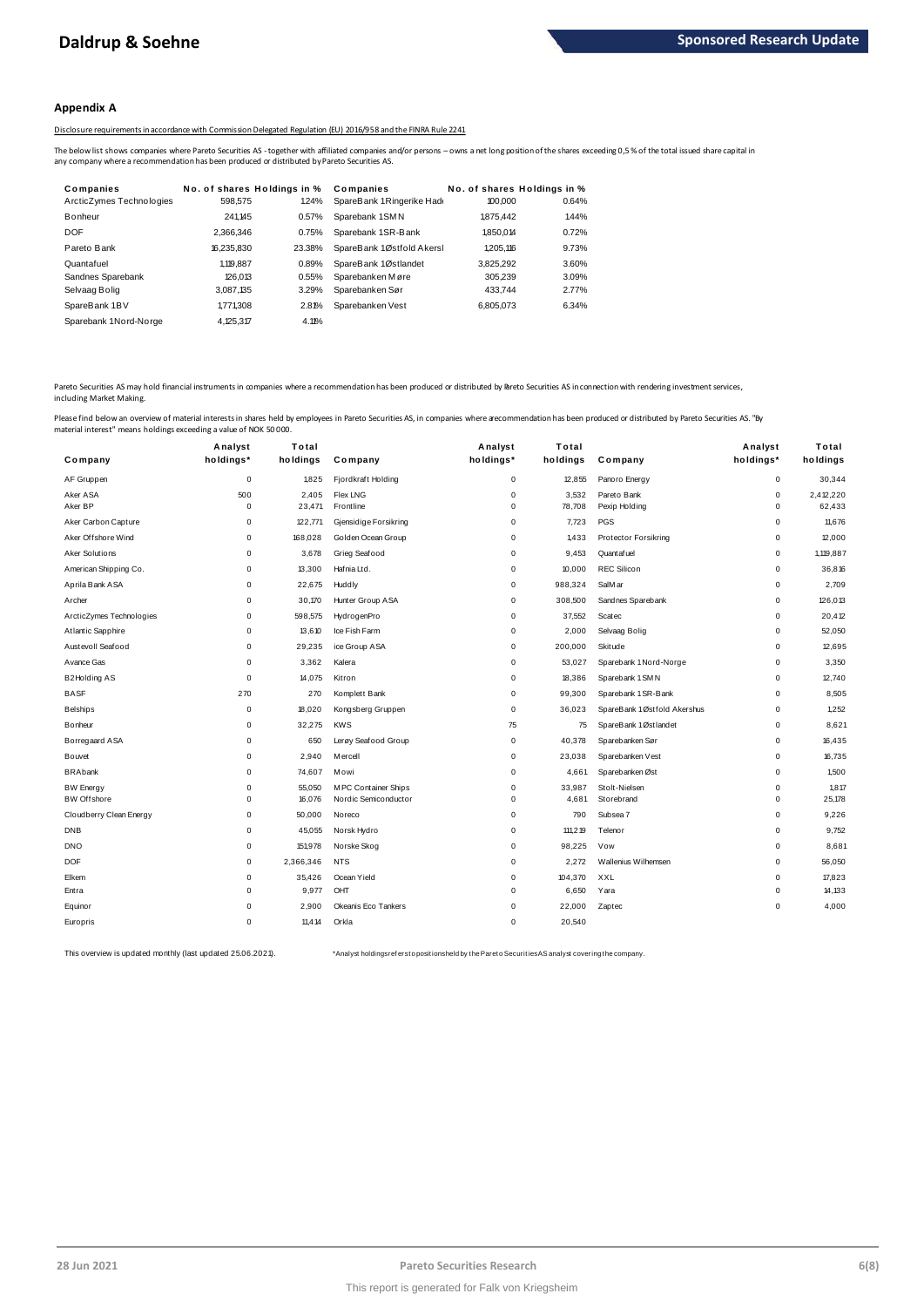# **Appendix B**

Disclosure requirements in accordance with Article 6(1)(c)(iii) of Commission Delegated Regulation (EU) 2016/958

Overview over issuers of financial instruments where Pareto Securities AS have prepared or distributed investment recommendation, where Paret Securities AS have been lead manager/co-lead manager or have rendered publidy known not immaterial investment banking services over the previous 12 months:

| 24SevenOffice Scandinavia              | <b>DLT</b>                         | Komplett Bank                                         | REC Silicon                  |
|----------------------------------------|------------------------------------|-------------------------------------------------------|------------------------------|
| 2G Energy                              | EcoOnline                          | Kraft Bank                                            | Saga Robotics                |
| Advanzia Bank S.A.                     | <b>ELOP</b>                        | LakersHoldingAS                                       | Salmon Evolution             |
| Africa Energy Corp Corp                | Endur ASA                          | Maha Energy                                           | Scorpio Bulkers              |
| Aker ASA                               | Energean Israel Finance Ltd.       | Malorama Holding AS                                   | Seafire AB                   |
| Aker Clean Hydrogen                    | Enviv AS (Bookis)                  | Meltwater                                             | SFL Corporation Ltd          |
| Aker Horizons                          | Fertiberia S.A.R.L.                | Mercell                                               | SGL TransGroup International |
| Akershus Energi                        | Fjordkraft Holding                 | Mintra Group                                          | Siccar Point Energy          |
| Akva Group                             | Flexistore AS                      | Modex AS                                              | <b>Skitude</b>               |
| Alussa Energy Acquisition Corp (Freyr) | Genel Energy                       | <b>MPC Container Ships</b>                            | Smart WiresInc.              |
| American Tanker, Inc.                  | Gjensidige Forsikring              | MutaresSE&Co.KGaA                                     | Strandline Resources Limited |
| Arctic Fish                            | Golden Ocean Group                 | Müller Medien GmbH (United Vertical Talos Energy Inc. |                              |
| ArendalsFossekompani                   | Goliath Offshore                   | Navigator HoldingsLtd.                                | Tise AS                      |
| Attensi                                | Halodi RoboticsAS                  | <b>Navios</b>                                         | Trønderenergi AS             |
| <b>Belships</b>                        | <b>Heimdall Power</b>              | Next BiometricsGroup                                  | VegfinansAS                  |
| Biolnvent                              | HKN Energy Ltd                     | Nordic Halibut                                        | Viking ACQ1AS, SPAC          |
| Biomega Group AS                       | Hof seth BioCare                   | Norlandia Health & Care Group AS                      | Vow                          |
| Boreal Holding AS                      | House of Control                   | Norse Atlantic                                        | WatercirclesForsikring       |
| Borr Drilling Limited                  | Huddly                             | Norske Skog                                           | West Coast Salmon            |
| Brooge Energy Limited                  | HydrogenPro                        | Norwegian Block Exchange                              | Wheel.me                     |
| Bulk Infrastructure Holding            | Ice Group Scandinavia HoldingsAS   | OHT                                                   | Ørn Software (View Software/ |
| <b>BWEnergy</b>                        | Idavang A/S                        | Panoro Energy                                         |                              |
| <b>BWLPG</b>                           | Inst abank ASA                     | Pelagia Holding AS                                    |                              |
| CentralNic Group PLC                   | Kalera                             | PetroNor E&P                                          |                              |
| Circa Group                            | Keppel FELS Limited                | PetroTal                                              |                              |
| Cloudberry Clean Energy                | Kistosplc.                         | Proximar Seafood                                      |                              |
| CrayoNano AS                           | Klaveness Combination Carriers ASA | Pryme                                                 |                              |
| DigiPlex                               | <b>KLP</b>                         | Quantafuel                                            |                              |
|                                        |                                    |                                                       |                              |

This overview is updated monthly (this overview is for the period 31.05.2020 - 31.05.2021).

# **Appendix C**

Disclosure requirements in accordance with Article 6(3) of Commission Delegated Requlation (EU) 2016/958

# Distribution of recommendations

| Recommendation | % distribution |
|----------------|----------------|
| Buy            | 67%            |
| Hold           | 30%            |
| Sell           | 3%             |

| Distribution of recommendations (transactions*) |                |  |  |  |  |
|-------------------------------------------------|----------------|--|--|--|--|
| Recommendation                                  | % distribution |  |  |  |  |
| Buy                                             | 95%            |  |  |  |  |
| Hold                                            | 5%             |  |  |  |  |
| Sell                                            | በ%             |  |  |  |  |

\* Companies under coverage with which Pareto Securities Group has on-going or completed public investment banking services in the

previous 12 months.

This overview is updated monthly (last updated 15.06.2021).